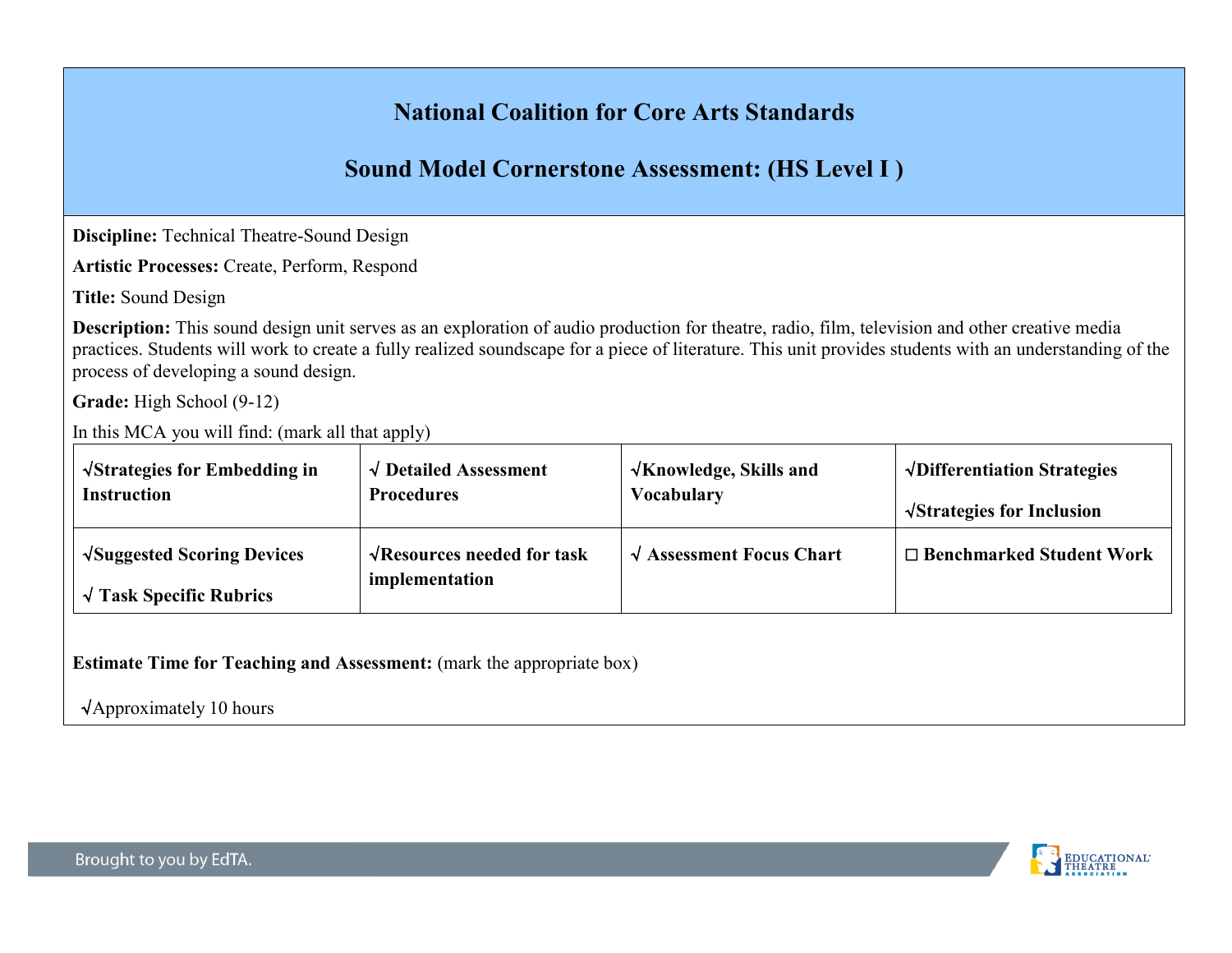**Strategies for Embedding in Instruction** *[possible sequence & strategies to embed Model Cornerstone Assessment within a classroom unit]*

- Students will locate sound effects using various technologies
- Students will listen to various sound effects to determine quality
- Students will annotate their scripts for clues that reveal setting and mood
- Students will journal their learning about sound design
- Students will load their sound design to google classroom
- Students will experiment with a variety of sound effects and determine the most appropriate one that enhances the story
- Students will chart their sound cues
- Students will evaluate their work and others for the impact their design had on the audience
- Students will build and manipulate sound effects
- Students will select, analyze, and interpret appropriate music for performance
- Students will present sound design in performance and engage in reflective practice

**Detailed Assessment Procedures** *[clear outline of procedures necessary to obtain comparable work from multiple teachers - i.e., coding and file format for preservation of student work (mp3, PDF), etc.]*

- Teachers/Students must have access to materials for generating audio effects.
- Teachers/Students must have access to working speakers and playback system.
- Teachers should provide students with several resources demonstrating the impact of sound design (video, audio performances, articles).
- Students should have access to sample cue sheets.
- Teachers should provide students with a template for recording cues and/or storyboarding.
- Teachers must provide safe and equitable access to all necessary audio equipment.
- Teachers should provide a model for sharing feedback and responses.
- Teachers should provide copies (physical or digital) of questions and prompts for self-reflection.
- Teachers should record the final presentation.

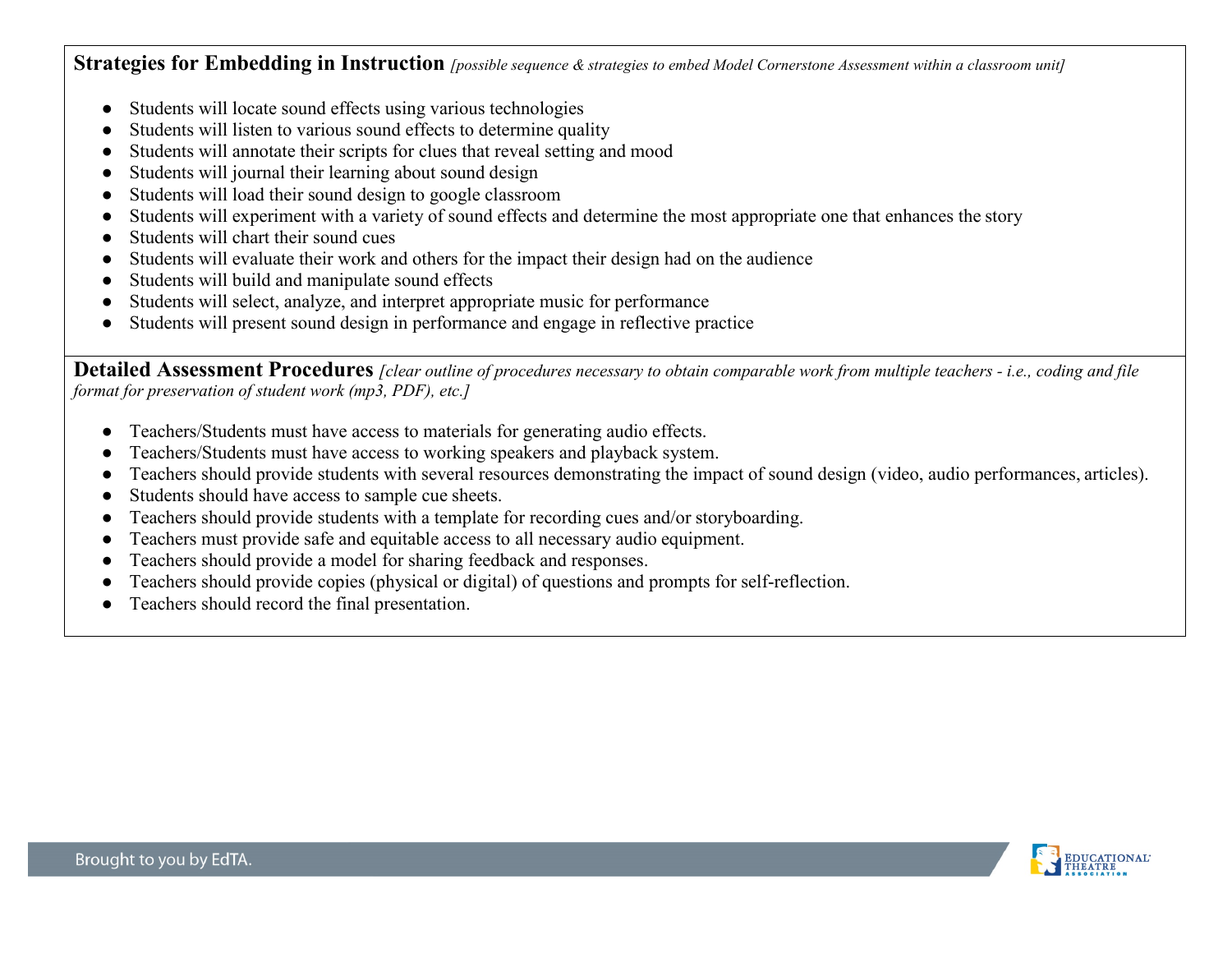### **Knowledge, Skills and Vocabulary** *[focusing on concepts required to successfully complete the task]*

## **Key Vocabulary**

**Fundamental Pathway:** Mood, Mixer, XLR, Speak-on, ¼", RCA, ⅛", Feedback, Treble, Bass, Signal Path, Setting, Tempo, Underscoring, Volume, Reinforcement, Amplifier, Cue, Active/Passive Speaker,

**Extended Pathway:** Frequency, Pitch, Timbre, Acoustic Energy, Electrical Energy, Condenser, Ribbon, Dynamic, Cardioid, Omni-directional

## **Knowledge and Skills** [other than Key Vocabulary]

- identifying resources for preparing and presenting diverse music for performance
- developing music and sound production literacy skills
- identifying and applying criteria for selecting appropriate sounds for performance
- critically listening to recordings of music  $\&$  sound FX
- recognizing how musical elements are utilized to enhance environment
- organizing and preparing for rehearsals
- communicating and collaborating with others
- manipulating elements in the music to explore expressive options
- creating criteria for quality performance
- diagnosing performance challenges and prescribe solutions
- responding (listening and adjusting) to others
- eliciting and applying feedback from multiple sources
- reflecting on self and peer performance to identify areas of success and for improvement

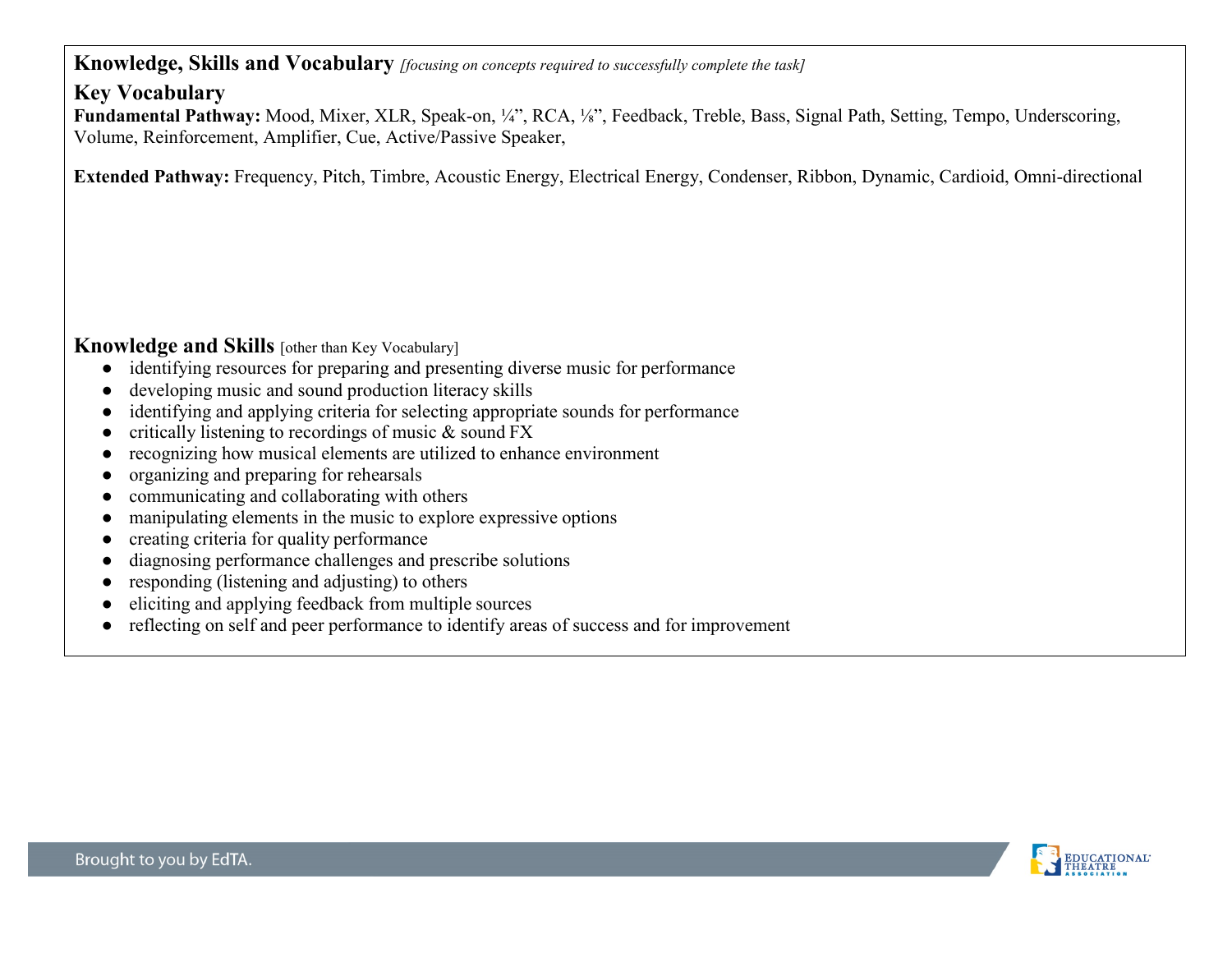**Strategies for Inclusion** *(Specially designed instruction and support for students with disabilities to provide equitable learning opportunities.) Resource:*

*[http://hepg.org/her-home/issues/harvard-educational-review-volume-83-number-](http://hepg.org/her-home/issues/harvard-educational-review-volume-83-number-1/herarticle/_1229)[1/herarticle/\\_1229](http://hepg.org/her-home/issues/harvard-educational-review-volume-83-number-1/herarticle/_1229)*

*[www.phamaly.org](http://www.phamaly.org/)*

- *Build an inclusive environment--for ALL students*
- *Make universal access the norm*
- *Treat different abilities as opportunities for creativity and adaptation*
- *Accommodations Contact--specific contact who can answer questions about access and arrange accommodations*
- *ASL Interpreters--provide list of interpreters*
- *Social Stories: provide a social story (pictures included) to prepare individuals with autism or other social sensitivities with information about pathways about the experience*
- *Acoustic Checks: Allow student artists access to the performance space in advance, and/or allow the student artists to work with the instructor to ensure the artist can hear appropriately before beginning.*
- *Allow students with sensory challenges to opportunities to prepare for a space that may be filled with loud and overwhelming noises. Ask students to provide disclaimers for their performances.*
- *Additional Time for Reading: Allow additional time for individualswho may need a few extra minutes to prepare, including people with visual impairment, dyslexia, or other needs.*

*Readers/Notetakers: provide individuals who find difficulty in reading the opportunity to have access to the lines ahead of time. Invite a volunteerto read quietly and neutrally into their ears. Assign a volunteer who can assist them during the rehearsal process.*

● *Accessible Scripts: Provide braille, large print, and electronic scripts*

**Differentiation Strategies** *(Instructional approaches that respond to individual student needs and strengths to maximize student learning and success.) Resource:*

- *pre-assess to determine levels of student prior knowledge and abilities*
- *determine and teach to reduce learning gaps*
- *create independent enrichment/enhanced work for students who show mastery*
- *group students to accommodate learning needs*
- *use provocative, complex questioning to stimulate high level thinking*
- *devise open-ended tasks to allow students of all ability levels to achieve success at their own levels*
- *tier tasks to address levels of abilities and support students within each tier*
- *assure that students are given choice in tasks in order to address their learning styles, interests, etc*
- As an alternative to The Jabberwock, educators may also consider poems such *as La Llorona, The Raven, The Cremation of Sam McGee, or other socially and culturally responsive source material.*

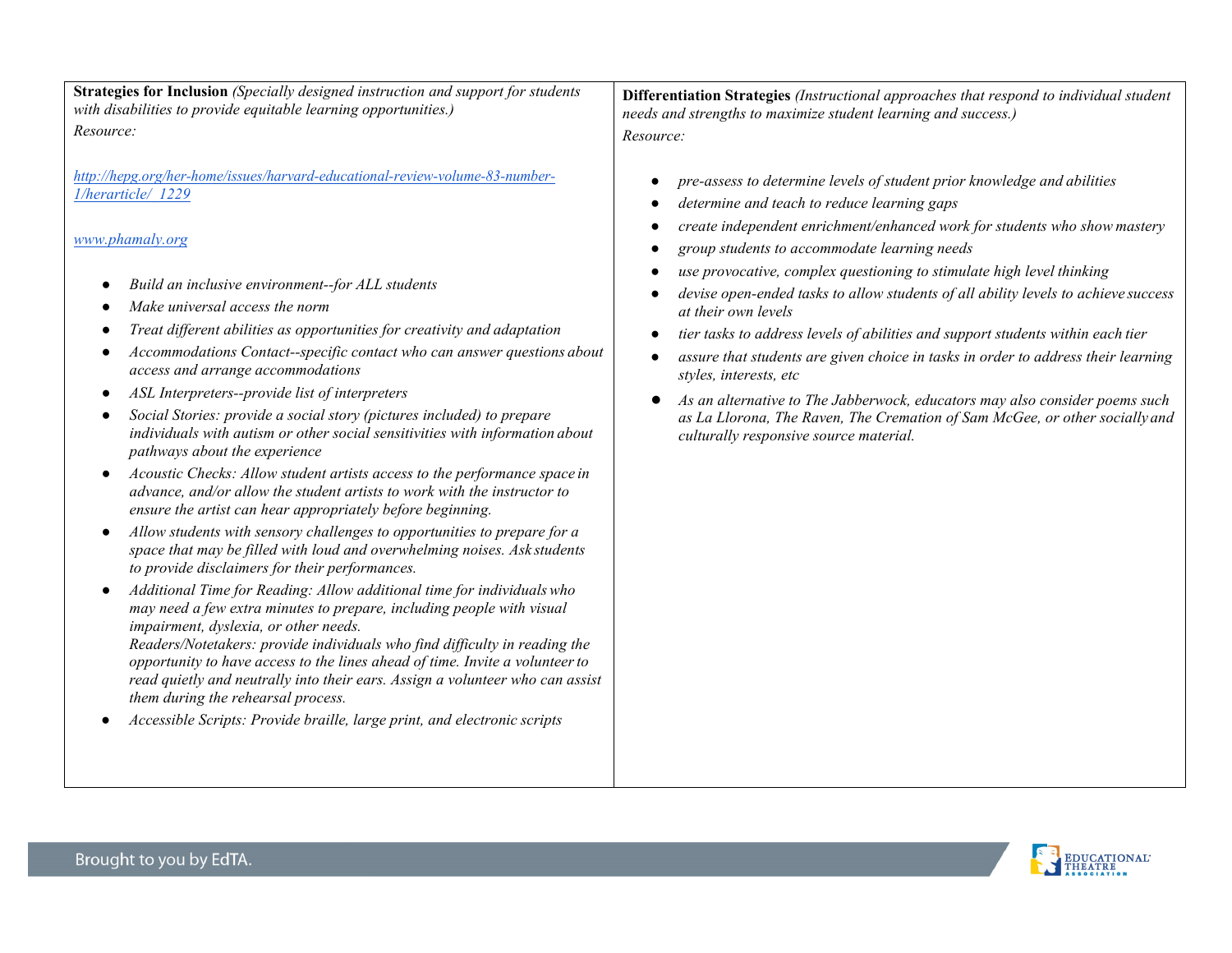### **Resources:** *[for task implementation]*

- $\bullet$  Source material. (dramatic work)
- Copies of Brainstorming Worksheet and Assignment Procedures.
- Access to audio production materials. (i.e. software, recordings or other methods of sound effect creation)
- Copies of cue sheet.
- Copies of self-reflection prompt.
- Access to playback devices and headsets.
- Access to recording tool for capturing student performances.

## **Scoring Devices** *[rubrics, checklists, rating scales, etc.]*

#### *Design Analysis & Research Checklist*

- Research reflects 3 facts relevant to source material
- 8 or more adjectives relate directly to given circumstances
- Design statement is complete AND articulates insight into source material
- Selected images RELATE to design statement
- Research is clearly organized

#### *Soundscape Checklist*

- Three found sound FX
- Three created sound FX
- Voice over
- Complete, organized and clear sound cue sheet.

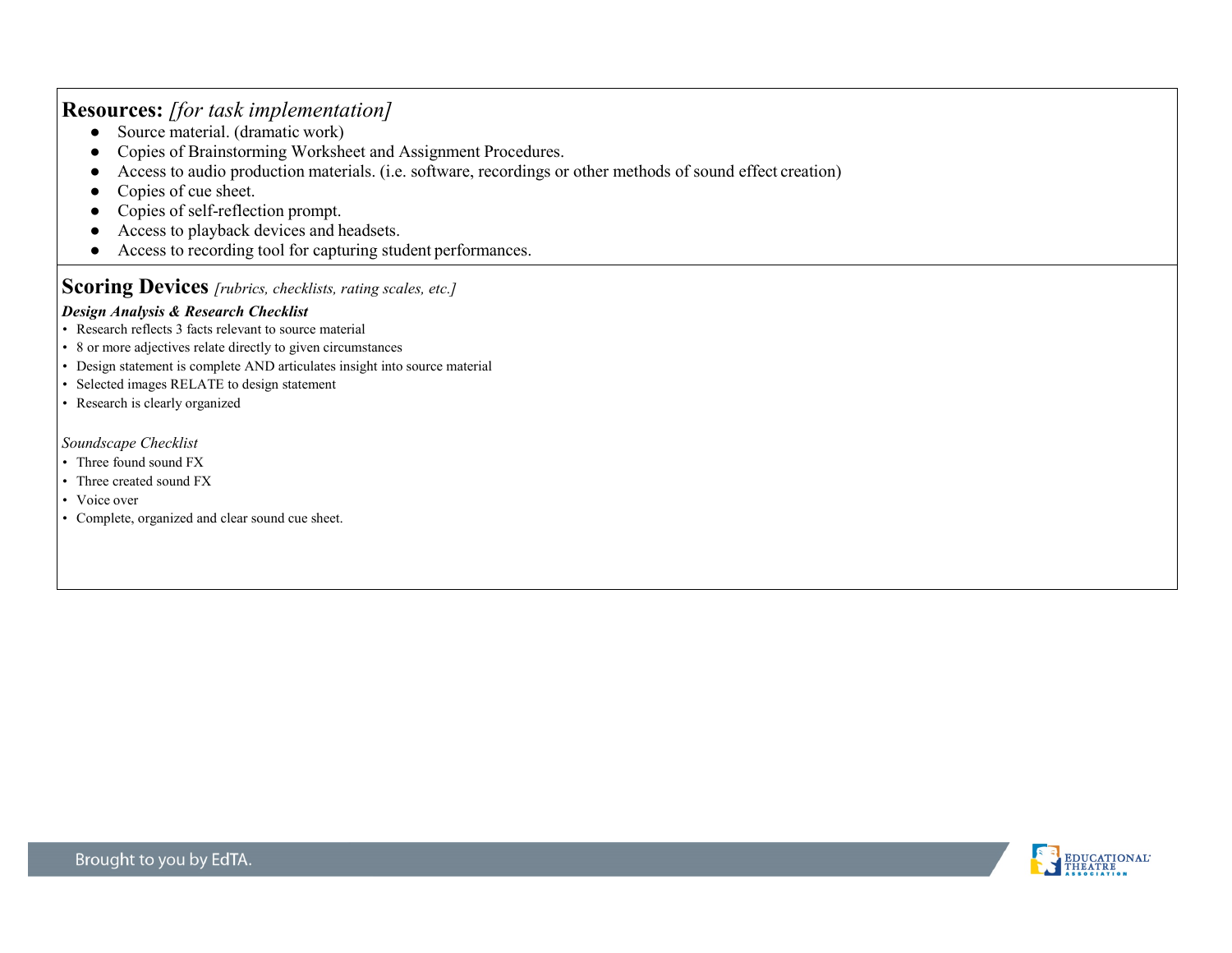| <b>TASK-SPECIFIC RUBRIC</b><br><b>Sound Design</b>                                                                                                                                        |                                                                                                                                                                                                                      |                                                                                                                                                                       |                                                                                                                                                                                                                       |                                                                                                                                                                          |  |
|-------------------------------------------------------------------------------------------------------------------------------------------------------------------------------------------|----------------------------------------------------------------------------------------------------------------------------------------------------------------------------------------------------------------------|-----------------------------------------------------------------------------------------------------------------------------------------------------------------------|-----------------------------------------------------------------------------------------------------------------------------------------------------------------------------------------------------------------------|--------------------------------------------------------------------------------------------------------------------------------------------------------------------------|--|
|                                                                                                                                                                                           | <b>4-Above Standard</b>                                                                                                                                                                                              | 3-At Standard                                                                                                                                                         | 2-Near Standard                                                                                                                                                                                                       | <b>1-Below Standard</b>                                                                                                                                                  |  |
| <b>Artistic</b><br>Interpretation<br>Sound design choices that<br>communicate the mood.<br>style, period, locale and/or<br>genre of the source<br>material through a<br>unifying concept. | Soundscape demonstrates a<br>unique and inventive<br>unifying concept.<br>Soundscape extends and<br>enhances the mood of the<br>piece.<br>Soundscape presents a rich<br>and enveloping<br>environment for the piece. | Soundscape demonstrates a<br>unifying concept.<br>Soundscape establishes a mood<br>for the piece.<br>Soundscape expresses a<br>distinct environment for the<br>piece. | Soundscape inconsistently<br>demonstrates a unifying<br>concept.<br>Soundscape suggests a mood<br>$\bullet$<br>for the piece.<br>Soundscape inconsistently<br>$\bullet$<br>expresses an environment for<br>the piece. | Unifying concept is unclear.<br>Soundscape expresses an<br>unclear mood for the piece.<br>Soundscape environment is<br>indistinct or vague.                              |  |
| <b>Performance</b><br>Performance executes<br>planned ideas and choices<br>that support the source<br>material and unifying<br>concept                                                    | Presentation of sound<br>elements illuminates and<br>extends the design concept.<br>Nuanced execution of<br>sound cues (timing,<br>volume, placement)<br>enhances the text.                                          | Presentation of sound elements<br>expresses the design concept.<br>Execution of sound cues<br>(timing, volume, placement)<br>aligns with the text.                    | Presentation of sound elements<br>$\bullet$<br>inconsistently supports the<br>design concept.<br>Execution of sound cues<br>$\bullet$<br>(timing, volume, placement)<br>inconsistently aligns the text.               | Presentation of sound elements<br>$\bullet$<br>detracts from the design<br>concept.<br>Execution of sound cues<br>(timing, volume, placement)<br>detracts from the text. |  |

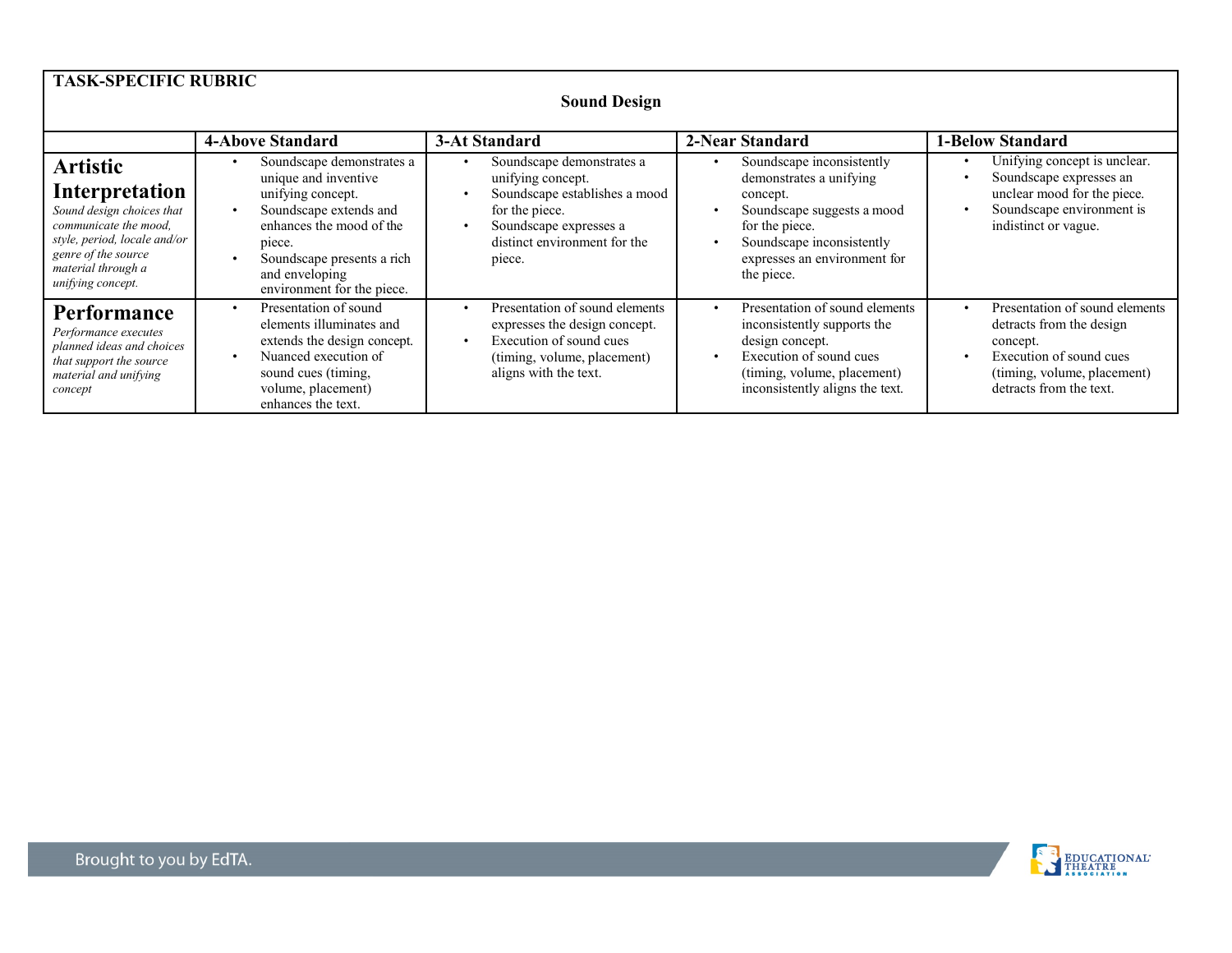| <b>ASSESSMENT FOCUS</b>                                 |                                                                                                                                                                                                                                                                                                |                                                                                                                                            |                                                        |                                                                                                                                                                                                                                                                                  |                                                                                                                                                                                                                    |
|---------------------------------------------------------|------------------------------------------------------------------------------------------------------------------------------------------------------------------------------------------------------------------------------------------------------------------------------------------------|--------------------------------------------------------------------------------------------------------------------------------------------|--------------------------------------------------------|----------------------------------------------------------------------------------------------------------------------------------------------------------------------------------------------------------------------------------------------------------------------------------|--------------------------------------------------------------------------------------------------------------------------------------------------------------------------------------------------------------------|
| <b>Artistic Process or</b><br><b>Process Components</b> | <b>Enduring Understandings</b>                                                                                                                                                                                                                                                                 | <b>Essential</b><br><b>Questions</b>                                                                                                       | <b>Anchor Standards</b>                                | <b>Key Traits</b>                                                                                                                                                                                                                                                                | <b>Performance Standards</b>                                                                                                                                                                                       |
| <b>CREATE</b>                                           |                                                                                                                                                                                                                                                                                                |                                                                                                                                            |                                                        |                                                                                                                                                                                                                                                                                  |                                                                                                                                                                                                                    |
| Envision/Conceptualize                                  | Theatre artists rely on<br>intuition, curiosity and<br>critical inquiry.                                                                                                                                                                                                                       | What happens when theatre<br>artists use their imaginations<br>and/or learned theatre skills<br>while engaging in creative<br>exploration? | Generate and conceptualize<br>artistic ideas and work. | Create a justification that<br>aligns the play, its theme, the<br>unified design concept, the<br>technical aspects, and the<br>visual/audio final product.                                                                                                                       | TH:Cr1.1.I b. Explore the<br>impact of technology on<br>design choices in a<br>drama/theatre work.                                                                                                                 |
| Rehearse                                                | Theatre artists refine their<br>work and practice their craft<br>through rehearsal                                                                                                                                                                                                             | How do theatre artists<br>transform and edit their<br>initial ideas?                                                                       | Refine and complete artistic<br>work.                  | Comprehend the concepts<br>of theme, design concept,<br>and visual representation.<br>Understand technical<br>aspects of play production:<br>set, lighting, costume,<br>make-up, and props as<br>elements in a unified design<br>concept that communicates<br>with the audience. | THCr3.1.1cI. Refine<br>technical design choices to<br>support the story and<br>emotional impact of a<br>devised or scripted drama/<br>theatre work.                                                                |
| Rehearse                                                | Theatre artists make strong<br>choices to effectively<br>communicate meaning.<br>Theatre artists develop<br>personal processes and skills<br>for a performance or design.<br>Theatre artists share and<br>present stories, ideas, and<br>envisioned worlds to explore<br>the human experience. | How do theatre artists<br>transform and edit their initial work.<br>ideas?                                                                 | Refine and complete artistic                           | Perform for an audience.<br>Comprehend the script of a<br>play and its given<br>circumstances.<br>Apply an audio component to<br>the visual representation to<br>enhance audience<br>understanding of the unified<br>design concept.                                             | THCr3.1.1.II.c<br>Re-imagine and revise<br>technical design choices<br>during the course of a<br>rehearsal process to enhance<br>the story and emotional<br>impact of a devised or<br>scripted drama/theatre work. |